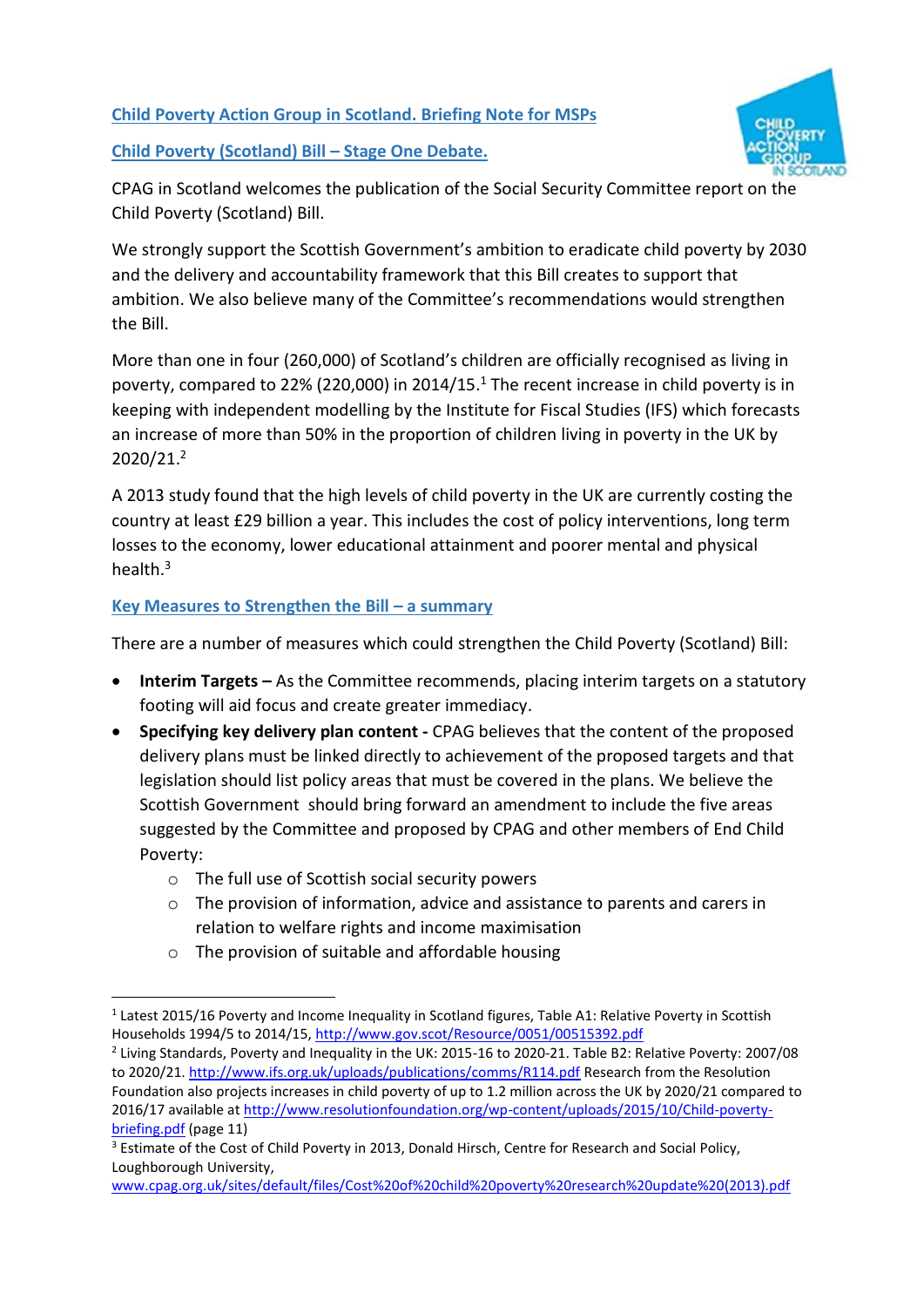- o The availability of childcare
- o The facilitation of employment for parents and carers.
- **Introducing a strategic forward looking local duty CPAG believe that the Bill should** be amended to ensure tackling child poverty is embedded in the processes that local authorities and their community planning partners use to set outcomes and allocate resources – i.e. Local Outcome Improvement Plans. At the very least Section 10 of the Bill could be amended to ensure local child poverty action reports describe strategic measures to be taken in the following year.
- **Enhanced Budgetary Links**  CPAG supports the recommendation that Scottish Ministers' budget plans make direct links with the proposed child poverty delivery plans.
- **Independent Scrutiny**  Along with other members of the End Child Poverty coalition CPAG believes there is a need for an independent body to provide independent scrutiny and oversight. The Scottish Government should seriously consider the Committee's recommendation that there should be a commission, on a statutory footing, which has a duty to scrutinise delivery and progress.
- **Substantive measures to address child poverty -** Given the scale of the challenge of eradicating child poverty in Scotland, the Bill should include specific and substantive measures which will contribute to lifting children out of poverty. These should include:
	- $\circ$  an initial commitment to use new social security powers to top-up child benefit by £5 a week per child (thereby reducing child poverty by up to 14% and lifting around 30,000 children out of poverty).<sup>4</sup>
	- o A right to an income maximisation and welfare rights check for families with children and/or a duty on local authorities and other public bodies to ensure access to benefits advice for the families they serve.

# **Section 1 – Child Poverty Targets**

Achieving the four targets described in the Bill will make a huge difference to the health, wellbeing and future prospects of tens of thousands of children across Scotland.

 **We strongly support the use of income-based targets within the Bill and are pleased the Committee consider these targets to be appropriate.** 

While we welcome policies that will improve outcomes for children experiencing poverty such as reducing the attainment gap and health inequalities - we believe that focusing on income-based targets in this legislation is the correct approach. Only by increasing the incomes of families at risk of poverty can lasting progress be made towards improving child wellbeing. Poverty measures should not be confused with risk factors, consequences or correlates of child poverty (e.g. parental employment or educational attainment).

## **PLACING NEW INTERIM TARGETS ON THE FACE OF THE BILL**

Given the length of time between now and the 2030 targets, it is vital to ensure the government is on track towards these goals. Interim targets will assist with the measurement of progress and provide focus for delivery plans.

**<sup>.</sup>** <sup>4</sup> http://www.cpag.org.uk/sites/default/files/CB%20top%20up%20briefing.pdf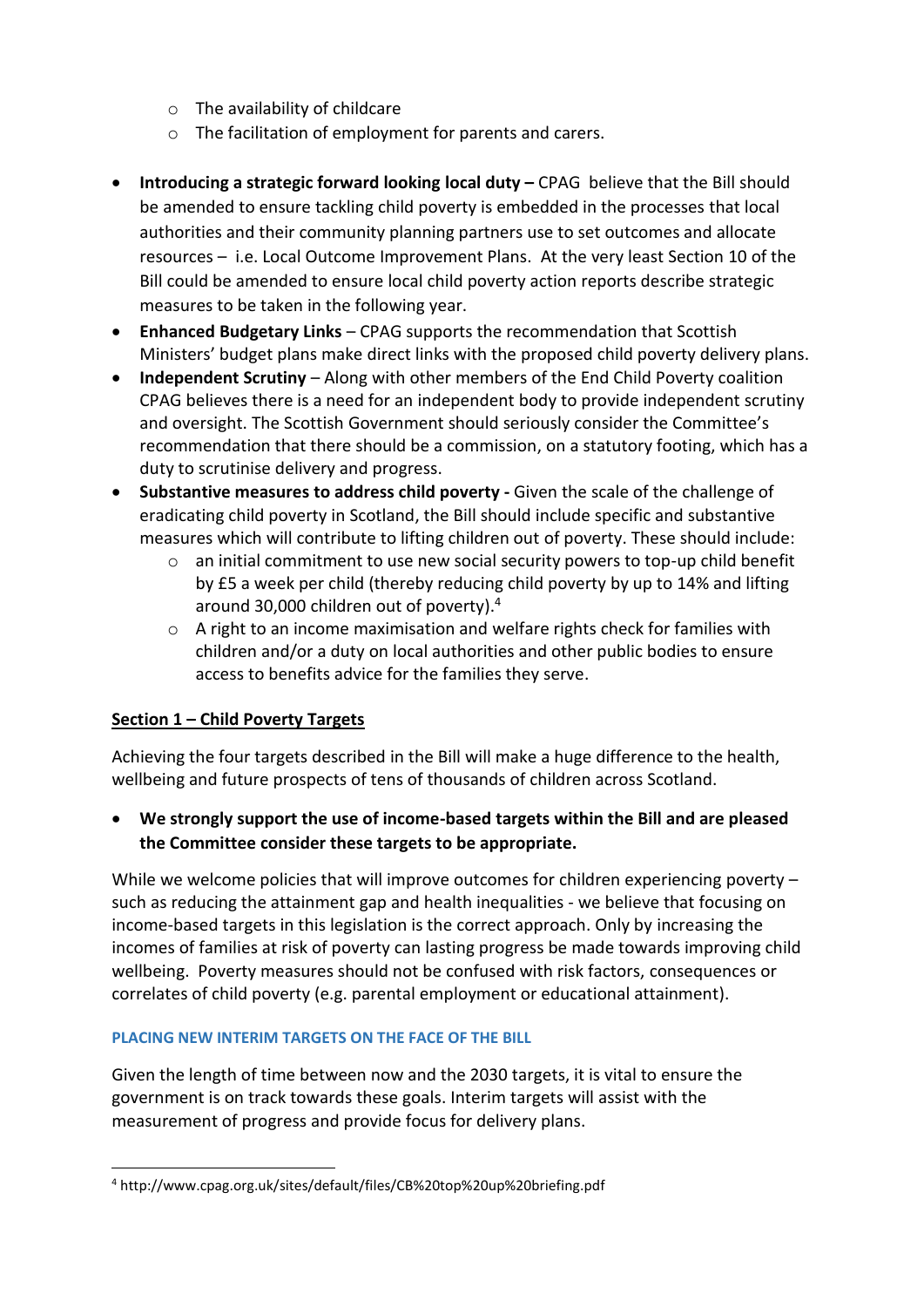**CPAG agrees with the Committee's view that placing interim targets on a statutory footing will "aid focus and create greater immediacy."**

## **Sections 2, 3, 4, 5 - Definitions of Poverty**

Each of the four measures of poverty as proposed in the Bill bring a unique value to our understanding of poverty and it is important that these are retained.

**Relative Poverty:** Tracking the incomes of those at the bottom end of the distribution in relation to the incomes of those at the median is a vital measure of how the poorest are faring in relation to those in the middle. This measure is also useful in that it shows how the benefits of economic progress or the pain of recession are distributed throughout society.

**Absolute Poverty:** This measure allows for meaningful conclusions to be drawn about whether low income households are becoming better or worse off in real terms over time.

**Low income and material deprivation:** Measuring material deprivation is also vital. The proportion of children who are unable to afford regular school trips or to have friends over for dinner, is the kind of measure that allows actual living standards to be compared. It also ensures that the impact of the costs of living as well as household income is captured.

**Persistent poverty**: This measure is very important given that evidence suggests that the longer the duration of poverty, the greater the potential impact on the child.

 **We welcome the ambition of the Committee in seeking to strengthen the persistent poverty target given the damaging impact of longer periods in poverty.**

### Section 7 - Delivery Plan

The Bill states that delivery plans must set out the measures that Scottish Ministers will take to meet the child poverty targets.

### **SPECIFYING KEY DELIVERY PLAN AREAS ON THE FACE OF THE BILL**

It is essential that the content of these plans is linked directly to achievement of the proposed child poverty targets. In order to ensure that this is the case, delivery plans should describe how the Scottish Government will use all of the major financial and policy tools at its disposal to progress towards these targets.

- **CPAG in Scotland welcomes the Committee's recommendation that the Scottish Government brings forward an amendment at Stage 2 to include the five areas recommended by the Committee and proposed by CPAG and other members of the End Child Poverty coalition:** 
	- o The full use of Scottish social security powers
	- o The provision of information, advice and assistance to parents and carers in relation to welfare rights and income maximisation
	- o The provision of suitable and affordable housing
	- o The availability of childcare
	- o The facilitation of employment for parents and carers.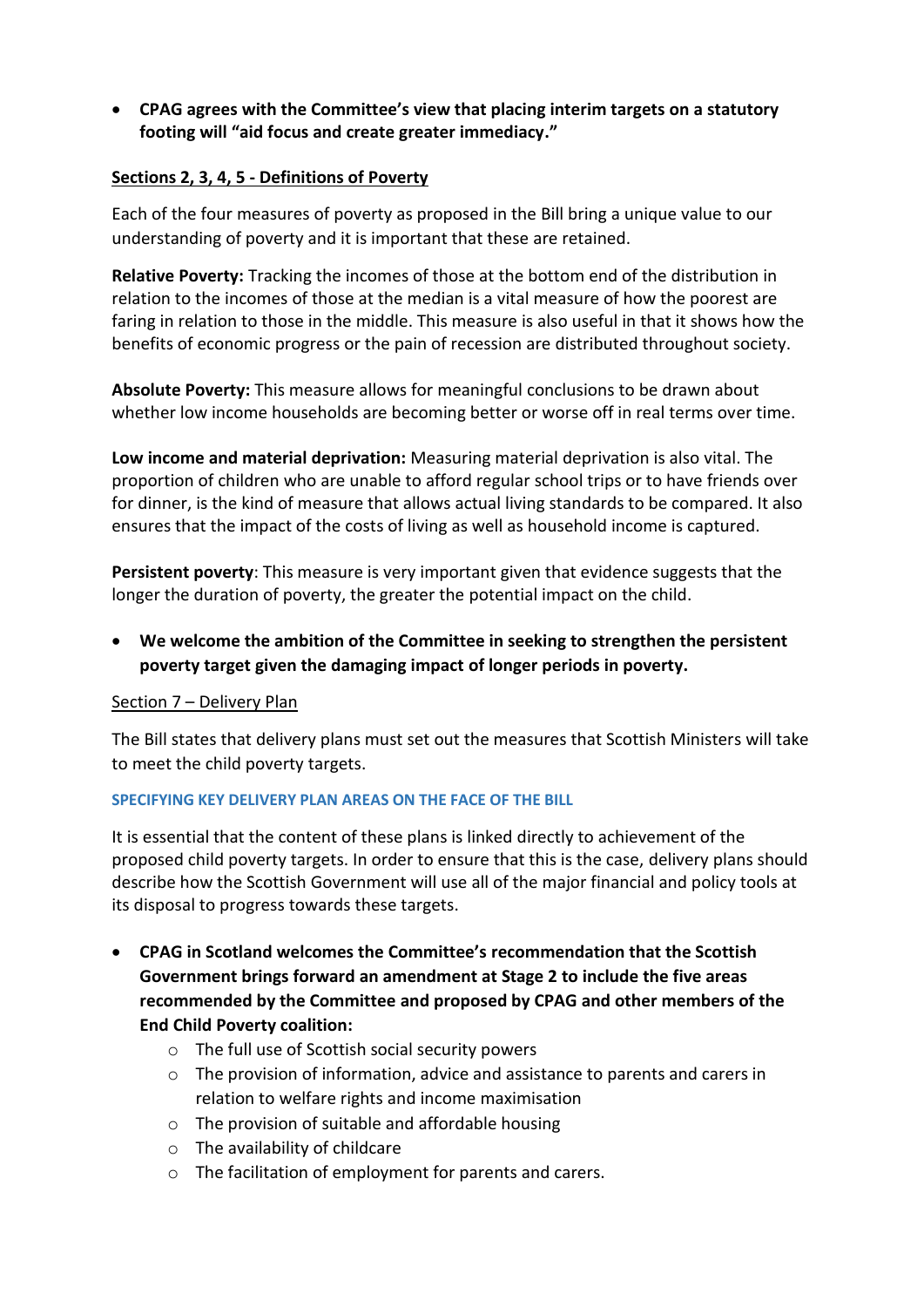# **CPAG in Scotland welcomes the Committee's view that robust and comprehensive parliamentary scrutiny of delivery plans is essential.**

## Section 8 – Progress Report

Annual Progress Reports to Parliament as set out in the Bill are welcome and it is important that these are joined up with the Scottish Government's child poverty measurement framework. CPAG is pleased that the Cabinet Secretary has given a commitment to review this framework.<sup>5</sup>

- **The Committee's recommendation to make specific reference to the measurement framework within delivery plans is welcome. CPAG believe that it may be useful for the revised framework to reflect the proposed areas within the delivery plans.**
- **Including the same 'building blocks' within both the delivery plans and the measurement framework would provide a common thread between local and national action as well as clearly linking underlying measures and policies with the headline income targets.**

## Section 10 - Local Child Poverty Action Report.

## **PLACING A STRATEGIC FORWARD LOOKING DUTY ON LOCAL AUTHORITIES AND HEALTH BOARDS**

A concerted national and local approach is vital. The legislation should ensure a clear duty on local authorities and health boards to take a strategic approach to reducing child poverty in their area – as well as reporting annually on the steps they have taken to achieve this.

- **CPAG supports the establishment of a reference group to provide guidance to local authorities and health boards to provide guidance about their responsibilities under the Bill. Sharing of best practice and data around child poverty will be a useful function for the reference group.**
- **CPAG believes that the Bill should go further and be amended to ensure tackling child poverty is embedded in the processes that local authorities and their community planning partners use to set outcomes and allocate resources i.e. Local Outcome Improvement Plans. This could be through Community Planning Partnerships (CPPs) and the powers within the Community Empowerment (Scotland) Act 2015, amending legislation to ensure that CPPs act with a view to reducing child poverty when carrying out their functions or to embed the need to eradicate child poverty when setting local outcomes.**
- **At the very least, Section 10 of the Bill could be amended to ensure local child poverty action reports describe strategic measures to be taken in the following year, as well as reporting on action taken in the preceding year.**

**.** 

<sup>5</sup> <http://www.parliament.scot/parliamentarybusiness/report.aspx?r=10913>